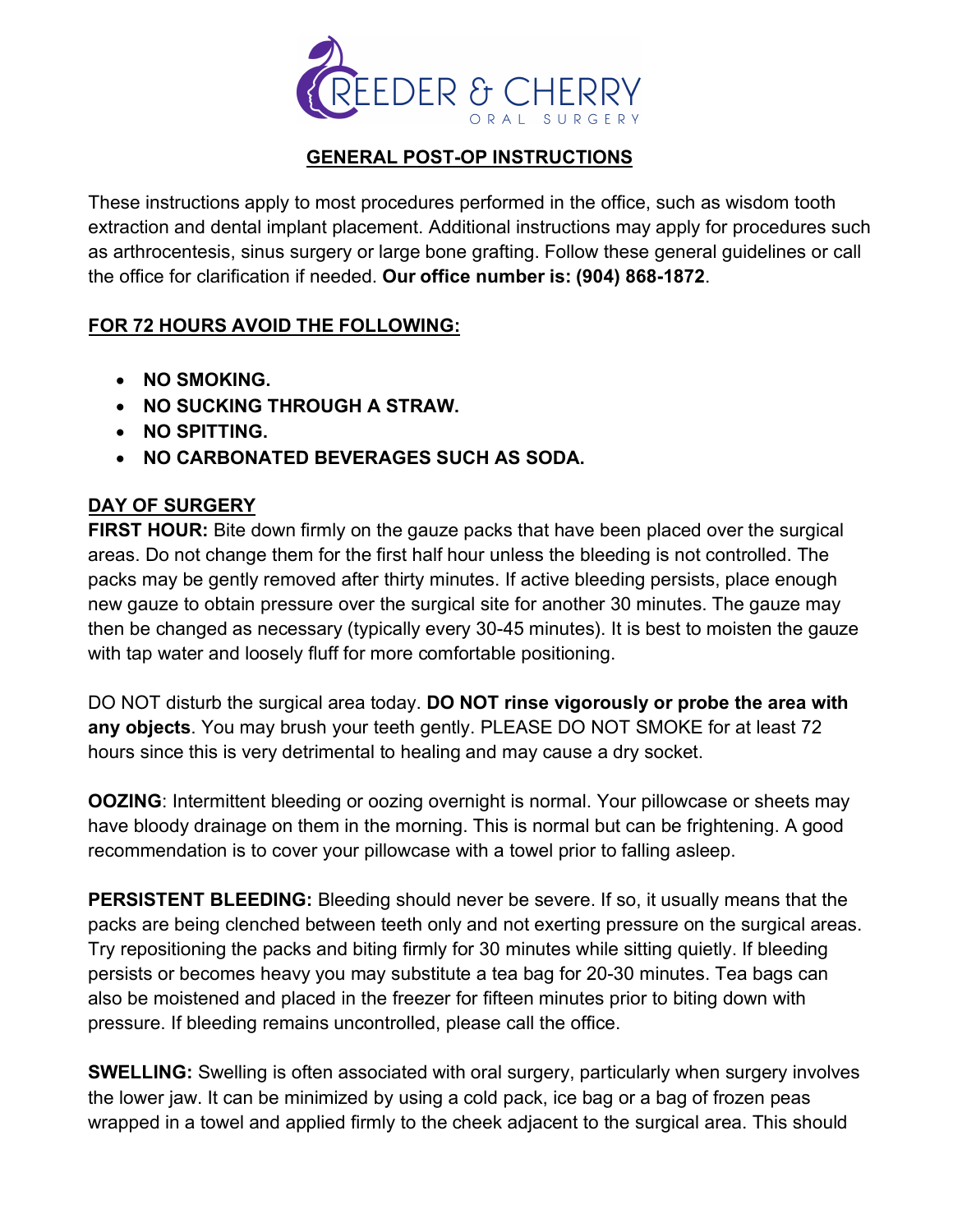be applied 20 minutes on and 20 minutes off during the first 24 hours after surgery. If you have been prescribed medicine for the control of swelling (Medrol Dose Pack), be sure to take it as directed.

**PAIN:** Unfortunately, most oral surgery is accompanied by some degree of discomfort. You will usually have a prescription for narcotic pain medication, but this is not a substitute for over the counter pain medication. Over the counter anti-inflammatories such as Ibuprofen, Advil or Motrin are the best pain reliever for oral surgery related pain when taken appropriately. **Our office recommends 600-800mg of Ibuprofen every 6 hours for the first three to five days following surgery.** All over the counter strengths of Ibuprofen come in 200mg tablets or capsules. You can take 3-4 tablets or capsules every 6 hours. Do not exceed 3200mg of Ibuprofen in a 24-hour period. Ibuprofen will help not only with pain but swelling as well. It will also reduce the need for prescribed narcotic pain medication. **Our office recommends patients take the first dose of Ibuprofen before the local anesthetic or numbing medicine has worn off for optimal pain control**. Some patients find that stronger pain medication like narcotics cause nausea. Taking the pain medication with a small amount of food will reduce the nausea side effect. Remember that the pain intensity will increase during the first 48-72 hours following surgery. Your need for pain medication should lessen after that. If you find that you are taking large amounts of narcotic pain medication at frequent intervals, please call the office.

**NAUSEA:** Nausea is not uncommon after oral surgery. This can be caused by narcotic pain medications, swallowing a small amount of blood on an empty stomach or from sedation medications given during your procedure. Nausea can be reduced by preceding each pain pill with a small amount of soft food and taking the pill with a large volume of water. Continue taking small amounts of clear fluids at regular intervals and minimize narcotic pain medication. If your nausea does not resolve, please call the office.

**DIET**: Eat any nourishing food that can be taken with comfort. Avoid extremely hot foods while you are numb. Do not use a straw for the first few days after surgery. It is sometimes advisable, but not absolutely required, to confine the first day's intake to liquids or pureed foods (soups, puddings, yogurt, milk shakes, etc). It is best to avoid foods like nuts, sunflower seeds, popcorn, tortilla chips etc., which may get lodged in the socket or surgical site areas. Over the next several days you may gradually progress to solid foods but avoid sandwiches and thick breads such as pizza crust and bagels for at least one week. If you take nourishment regularly you will feel better, gain strength, have less discomfort and heal faster.

**FEVER:** Slight elevation in body temperature immediately following surgery is not uncommon. Tylenol should be taken to bring the fever down. If your fever persists after the second day, please notify the office.

## **INSTRUCTIONS FOR SECOND AND THIRD DAYS**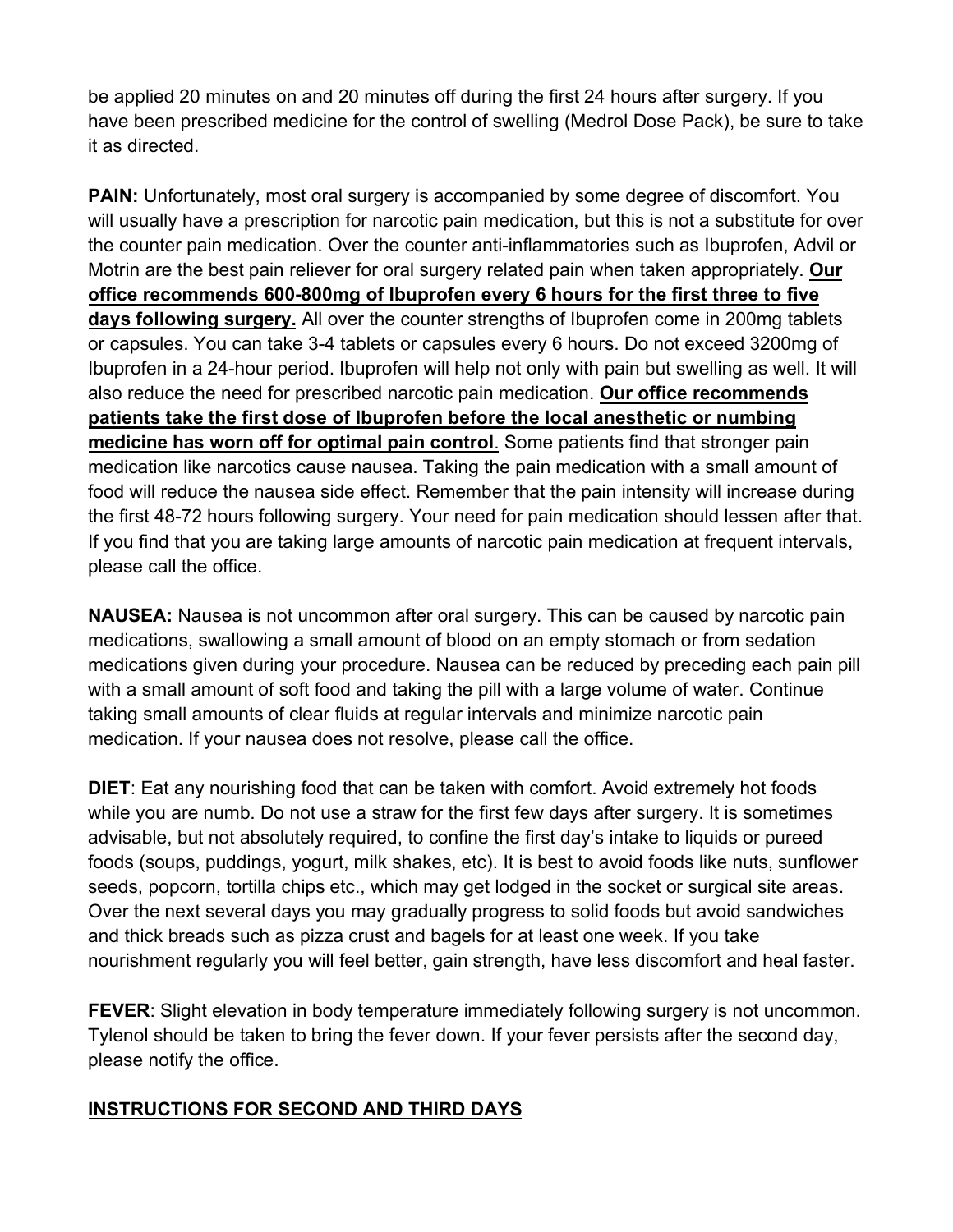**MOUTH RINSES:** Keeping your mouth clean after surgery is essential. Use 1/4 teaspoon of salt dissolved in an 8-ounce glass of warm water and gently rinse with portions of the solution, taking five minutes to use the entire glassful. **Lean over the sink, open your mouth and allow the rinse to fall into the sink without spitting**. Do not rinse or spit forcefully. Rinse twice a day.

**BRUSHING:** Begin your normal oral hygiene routine as soon as possible after surgery. Please make every effort to clean your teeth within the bounds of comfort. Attempting general tooth brushing on the first day will make it easier to resume normal oral hygiene by the end of the week.

**DRY SOCKET:** After a tooth is removed, the tooth socket normally fills with a blood clot. This blood clot serves as a protective bandage and helps with proper bone healing of the socket. To reduce the risk of a dry socket, please **AVOID SMOKING, SPITTING, SUCKING THROUGH A STRAW OR VIGOROUS MOUTH RINSING**. Behaviors such as these will cause the blood clot to break up or dissolve prematurely and will leave the bony socket open or "dry." This dry socket results in increasing pain around the fourth or fifth day following a tooth extraction.

**SHARP EDGES:** If you feel something hard or sharp edges in the surgical areas, it is likely you are feeling bony walls which once supported the extracted teeth. Occasionally, small slivers of bone may work themselves out during the initial healing phase, much like a splinter in your finger. If the sharp edges cause concern or discomfort, please call the office.

**NUMBNESS:** If numbness of the lip, chin or tongue occurs there is no cause for alarm. As reviewed in your consultation, this is usually temporary in nature, sometimes lasting weeks to months. Be cautious with chewing and biting into foods as you may bite your lip inadvertently and not be aware. If your numbness persists after one week, please be sure to let us know at your follow up appointment.

**DRY, CRACKED LIPS**: If the corners of your mouth or lips are cracked or dry, this is likely from stretching your lips during surgery. Your lips should be kept moist with an ointment such as vaseline.

**SLEEP APNEA AND CPAP MACHINES:** Use of a nasal CPAP mask may resume the night of surgery. Full face mask use should not be used until after the third post-operative day. If you had sinus lift surgery or sinus exposure during a dental extraction, please refrain from use of any form of CPAP until advised to resume by Dr. Henley or Dr. Cherry.

**DECREASED MOUTH OPENING**: Normal swelling that occurs after oral surgery procedures causes stiffness of the jaw muscles and decreased ability to open your mouth for a few days after surgery. Sometimes this can last up a couple weeks especially if you have a tendency to